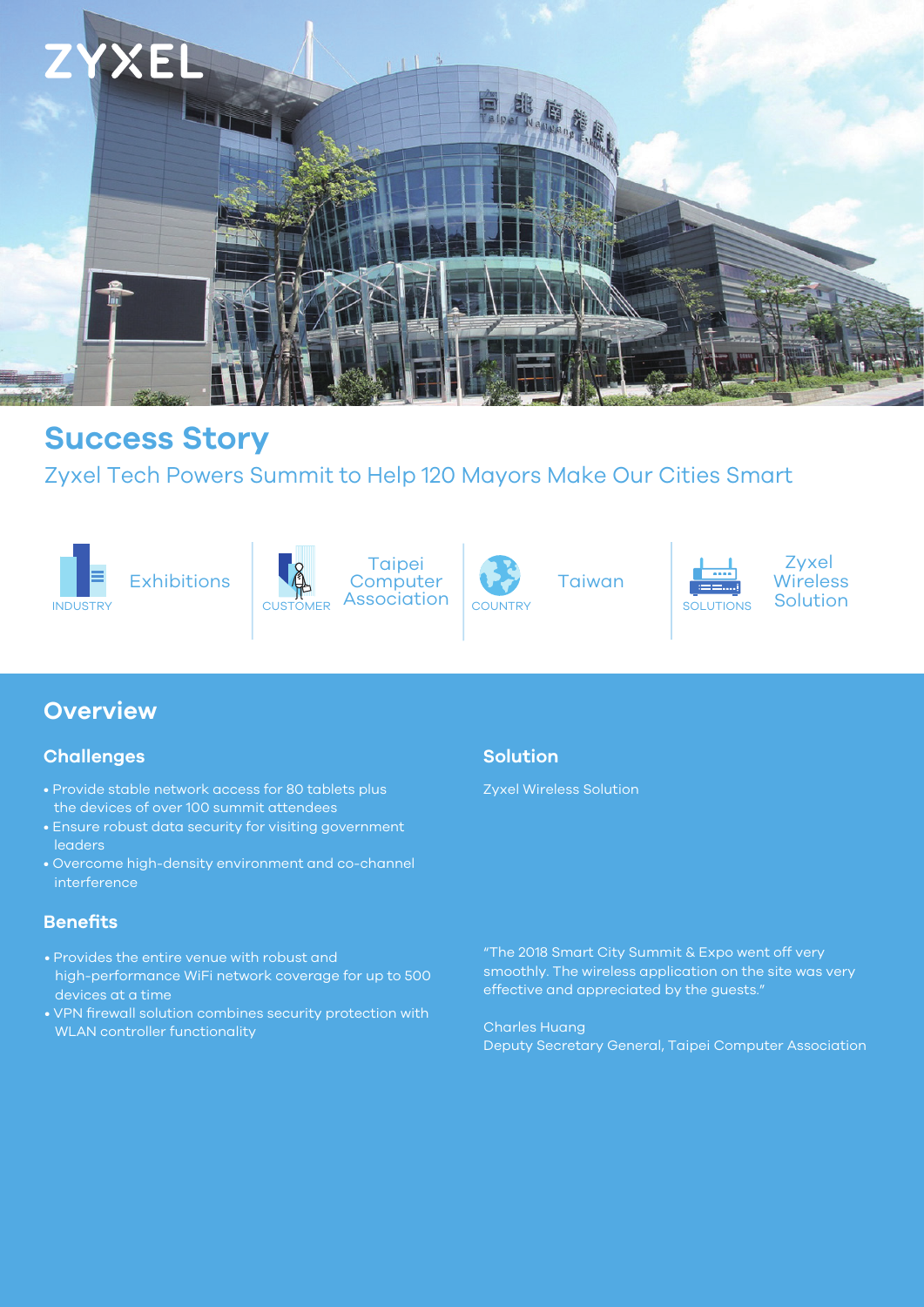# **ZYXEL**

# **Background**

The development of smart cities—which apply ICT to collect data and manage resources, like monitoring road use to determine the best traffic light patterns and letting citizens pay bills via smartphone—has picked up tremendously in the past decade thanks to advances in technology, particularly the rise of the internet of things.

One of the epicenters of smart city development has been Taiwan, where the Smart City Summit & Expo has been held in the capital Taipei since 2013. The event—the biggest smart city exhibition in Asia—promotes the

development of smart cities and better public understanding of the critical role that the internet of things plays in the field.

The 2018 expo ran March 27–30 and drew in over 30,000 visitors from 50 countries. One of the highlights of the event—the Mayors' Summit—was held on the expo's first day, with leaders from a record 120 cities all over the world in attendance.

## **Challenges**

The expo was held at Taipei's Nangang Exhibition Center. It's a dazzling, modern venue, but preparing the designated area for the Mayors' Summit proved challenging for organizers, namely the Taipei Computer Association. Eighty tablets had to be connected to a network so attendees could use them to view presenters' slideshows.

And then there were the hundreds of attendees and their devices, requiring universal wireless coverage for them to

## **Solutions and Benefits**

To meet these needs, Zyxel marshalled a contingent of wireless network solutions. First, to provide WiFi to attendees, six access points were deployed. To ensure the wireless was strong and stable enough to cater to the hundreds of attendees and devices, Zyxel selected its **WAC6503D-S access point,** which uses ground-breaking smart antenna technology to exploit the full potential of the most up-to-date 802.11ac WiFi standard.

Keeping the attendees' data and devices uncompromised called for a virtual private network—and exactly that was delivered with **a ZyWALL firewall**. Using the more advanced Secure Hash Algorithm 2, the firewall provides the safest VPN connections in its class to ensure

connect and robust security to keep these high-profile attendees' data private. The final obstacle was the crowded, high-interference environment.

The exhibition organizers needed help and turned to Zyxel, the only Taiwanese brand with a complete line of network integration solutions, including wired and wireless networks as well as security equipment.

maximum security.

A **GS2210-8HP switch** was used to direct data around the network. And the device pulled double duty, with its beefed-up Power over Ethernet functionality making life considerably easier for the administrators and organizers.

With the Zyxel infrastructure in place, the summit went off without a hitch, according to organizer Charles Huang of the Taipei Computer Association. The network performed just as planned, attendees expressed unanimous appreciation, and the event was deemed a complete success.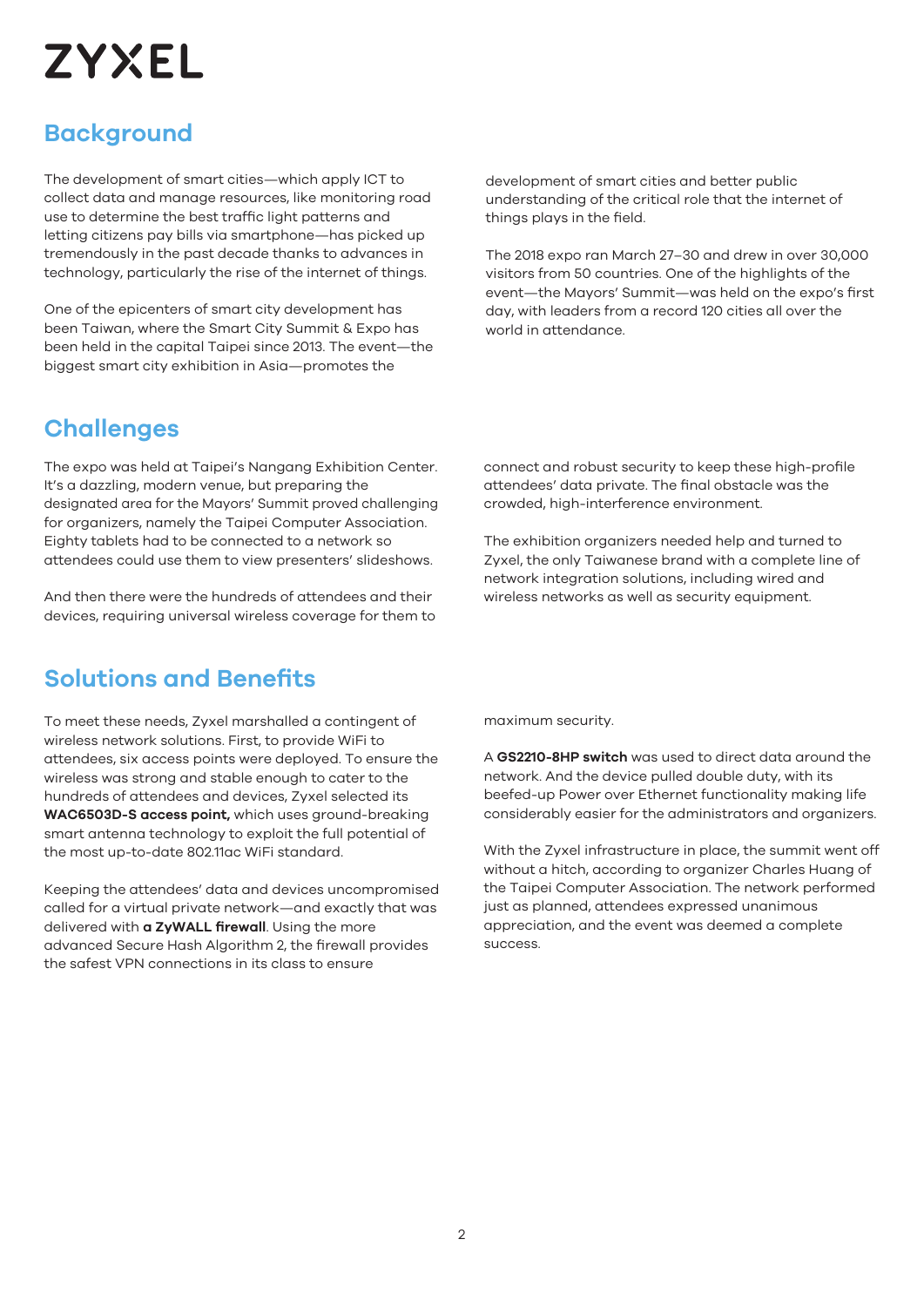

## **Solutions**

#### **ZyWALL 110 • VPN Firewall**



- Robust hybrid VPN (IPSec/SSL/L2TP over IPSec)
- Facebook WiFi for intelligent social media authentication
- Auto-provisioned client-to-site IPsec setup with Easy VPN
- Securer VPN connections with SHA-2 cryptographic
- Device HA Pro ensures smart handover
- Hotspot management supported

#### **GS2210-8HP • 8-port Gigabit L2 PoE Switch**



- High power budget of 180 W
- L2 multicast, IGMP snooping, MVR, and voice VLAN for convergence
- Enhanced network protection with IP source guard, DHCP snooping, ARP inspection, and CPU protection
- L2, L3, and L4 filtering, MAC freeze, port isolation, and guest VLAN for improved isolation and access control

#### **WAC6503D-S • 802.11ac Dual Radio Smart Antenna 3x3 Access Point**



- Zyxel smart antenna with over 700 optimized antenna patterns for breakthrough performance anywhere
- Ideal for high-density and interference-laden indoor environments
- Advanced IEEE 802.11ac offers combined data rates of up to 1.75 Gbps
- Industry-leading Rx sensitivity as low as -102 dBm
- AP Flex™, DCS, and tool-less bracket design for streamlined deployment